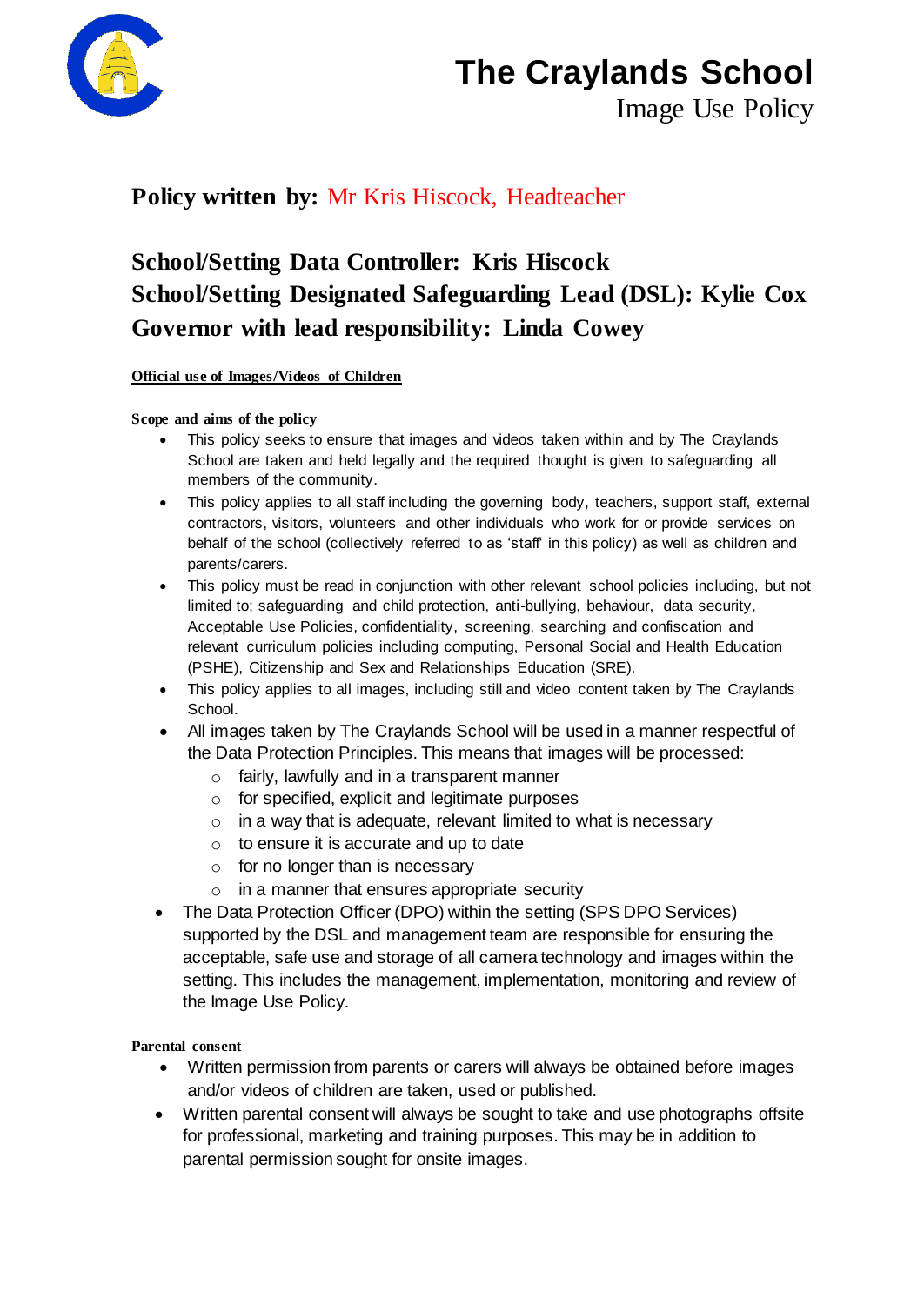

- Written consent from parents will be kept by the setting where children's images are used for publicity purposes, such as brochures or publications, until the image is no longer in use.
- Parental permission will be sought on an agreed basis when admitted to the school
- A record of all consent details will be kept securely on file. Should permission be withdrawn by parents/carers at any time, then all relevant images will be removed and disposed of and the record will be updated accordingly.

#### **Safety of images and videos**

- All images taken and processed by or on behalf of the The Craylands School will take place using The Craylands School's provided equipment and devices.
- Staff will receive information regarding the safe and appropriate use of images as part of their data protection and safeguarding training.
- All members of staff, including volunteers, will ensure that all images are available for scrutiny and will be able to justify any images in their possession.
- Images will not be kept for longer than is to be considered necessary. A designated member of staff (DPO or DSL) will ensure that all photographs are permanently wiped from memory cards, computer hard and portable drives or other relevant devices once the images will no longer be of use.
- All images will remain on site, unless prior explicit consent has been given by both DPO and DSL and the parent or carer of any child or young person captured in any photograph.
	- o Should permission be given to take any images off site then all relevant details will to be recorded, for example who, what, when and why and data will be kept securely for example with appropriate protection.
- Any memory stick, CD or storage device containing images of children to be taken offsite for further work will be suitably protected and will be logged in and out by the DSL; this will be monitored to ensure that it is returned within the expected time scale.
- The DPO and/or DSL reserve the right to view any images taken and can withdraw or modify a member of staffs' authorisation to take or make images at any time.
- Only official setting owned equipment and cameras will be used by staff to capture images of children for official purposes. Use of personal equipment and cameras by staff is prohibited.
- Any apps, websites or third-party companies used to share, host or access children's images will be risk assessed prior to use.
- The Craylands School will ensure that images always are held in accordance with the General Data Protection Regulations (GDPR) and Data Protection Act, and suitable child protection requirements, if necessary, are in place.
- Photographs will be disposed of should they no longer be required. They will be returned to the parent or carer, deleted and wiped or shredded as appropriate. Copies will not to be taken of any images without relevant authority and consent from the DPO and/or DSL and the parent/carer.

**Publication and sharing of images and videos**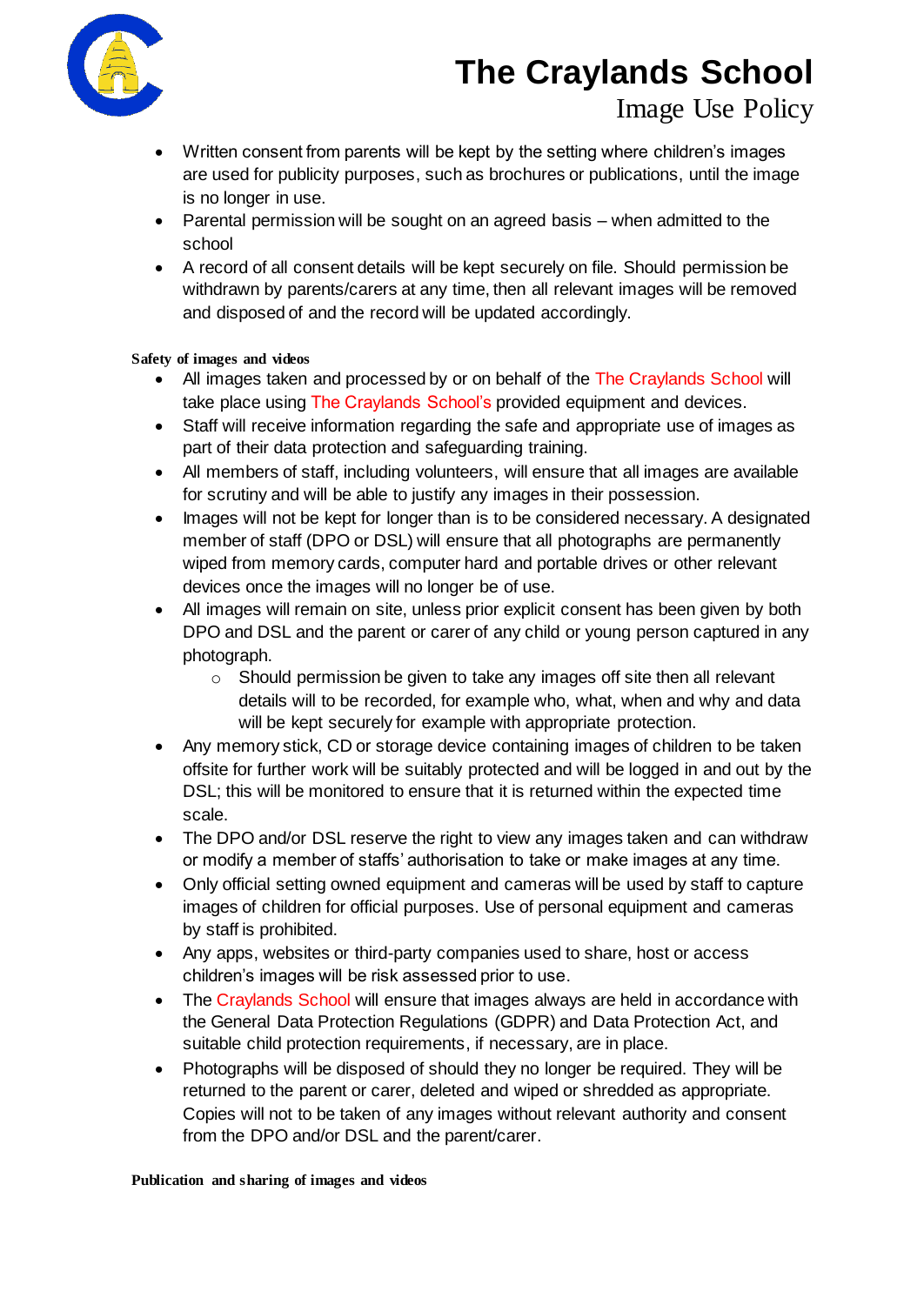

- Images or videos that include children will be selected carefully for use, for example only using images of children who are suitably dressed.
- Images or videos that include children will not provide material which could be reused.
- Children's' full names will not be used on the website or other publication, for example newsletters, social media channels, in association with photographs or videos.
- The Craylands School will not include any personal addresses, emails, telephone numbers, fax numbers on video, on the website, in a prospectus or in other printed publications.

**Usage of apps/systems to share images with parents** (*Amend if the setting does not use tracking apps*)

- The Craylands School uses Tapestry to upload and share images of children with parents.
- The use of the system has been appropriately risk assessed and the EYFS lead has taken steps to ensure all data stored is held in accordance with GDPR and the Data Protection Act.
- Images uploaded to Tapestry will only be taken on school devices.
- All users of Tapesty are advised on safety measures to protect all members of the community e.g. using strong passwords, logging out of systems after use etc.
- Parents/carers will be informed of the expectations regarding safe and appropriate use (e.g. not sharing passwords or copying and sharing images) prior to being given access. Failure to comply with this may result in access being removed.

#### **Safe Practice when taking images and videos**

- Careful consideration is given before involving very young or vulnerable children when taking photos or recordings, who may be unable to question why or how activities are taking place.
- The school will discuss the use of images with children and young people in an age appropriate way.
- A child or young person's right not to be photographed is to be respected. Images will not be taken of any child or young person against their wishes.
- Photography is not permitted in sensitive areas such as changing room, toilets, swimming areas etc

**Use of Closed-Circuit Television (CCTV)**

- All areas which are covered by CCTV will be well signposted, and notifications are displayed so that individuals are advised before entering such vicinity.
- Recordings will be retained for a limited time only and for no longer than their intended purpose; this will be a for a maximum of 30 days. All recordings are to be erased before disposal.
- Regular auditing of any stored images will be undertaken by the Data Controller and/or DSL or other member of staff as designated by the management team.
- If cameras record activities taking place on the premises which are of a criminal nature or give any cause for concern, then information will be referred to the appropriate agency.
- CCTV cameras will be appropriately placed within the setting.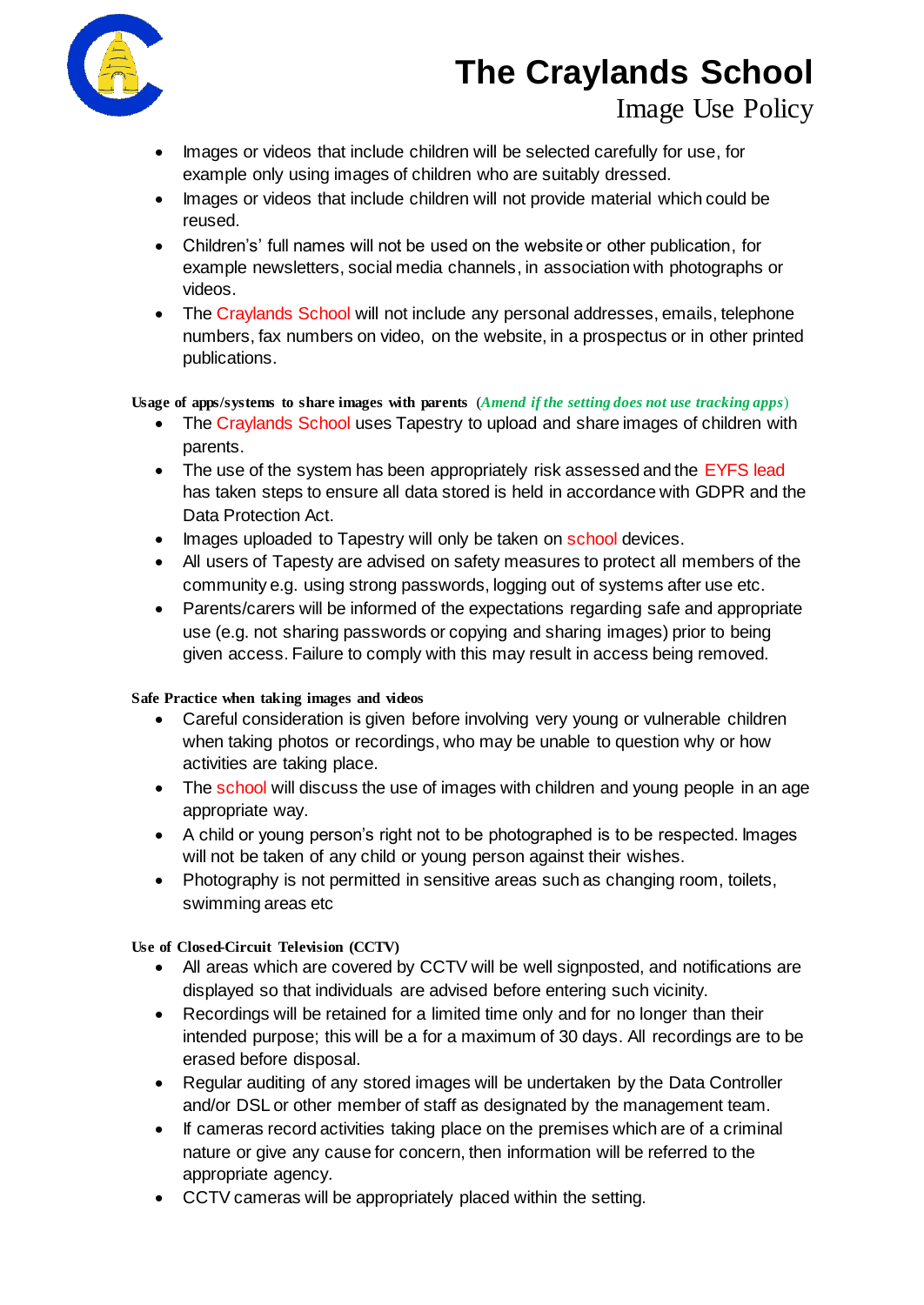

#### **Use of photos and videos of children by others**

#### **Use of photos and videos by parents/carers**

- Parents/carers are permitted to take photographs or video footage of events for private use only.
- Parents/carers who are using photographic equipment must be mindful of others, including health and safety concerns, when making and taking images.
- The opportunity for parents/carers to take photographs and make videos can be reserved by the school on health and safety grounds.
- Parents/carers are only permitted to take or make recording within designated areas of the school. Photography is not permitted in sensitive areas such as changing room, toilets, swimming areas etc.
- The right to withdraw consent will be maintained and any photography or filming on site will be open to scrutiny at any time.
- Parents may contact the school DSL to discuss any concerns regarding the use of images.
- Photos and videos taken by the school and shared with parents should not be shared elsewhere, for example posted onto social networking sites. To do so may breach intellectual property rights, data protection legislation and importantly may place members of the community at risk of harm.

#### **Use of photos/videos by children**

- The school will discuss and agree age appropriate acceptable use rules with children regarding the appropriate use of cameras, such as places children cannot take the camera, for example unsupervised areas, toilets etc.
- The use of personal devices e.g. mobile phones, tablets, children's own digital cameras, is covered within the school mobile phone and/or online safety policy.
- All staff will be made aware of the acceptable use rules regarding children's use of cameras and will ensure that children are appropriately supervised when taking images for official or curriculum use.
- Members of staff will role model positive behaviour to the children by encouraging them to ask permission before they take any photos.
- Photos taken by children for official use will only be taken with parental consent and will be processed in accordance with GDPR and the Data Protection Act.
- Parents/carers will be made aware that children will be taking photos/videos of other children and will be informed how these images will be managed. For example, they will be for internal use by the setting only and will not be shared online or via any website or social media tool.
- Photos taken by children for official use will be carefully controlled by the school and will be checked carefully before sharing online or via digital screens.
- Still and video cameras provided for use by children and the images themselves will not be removed from the setting.

**Use of images of children by the media**